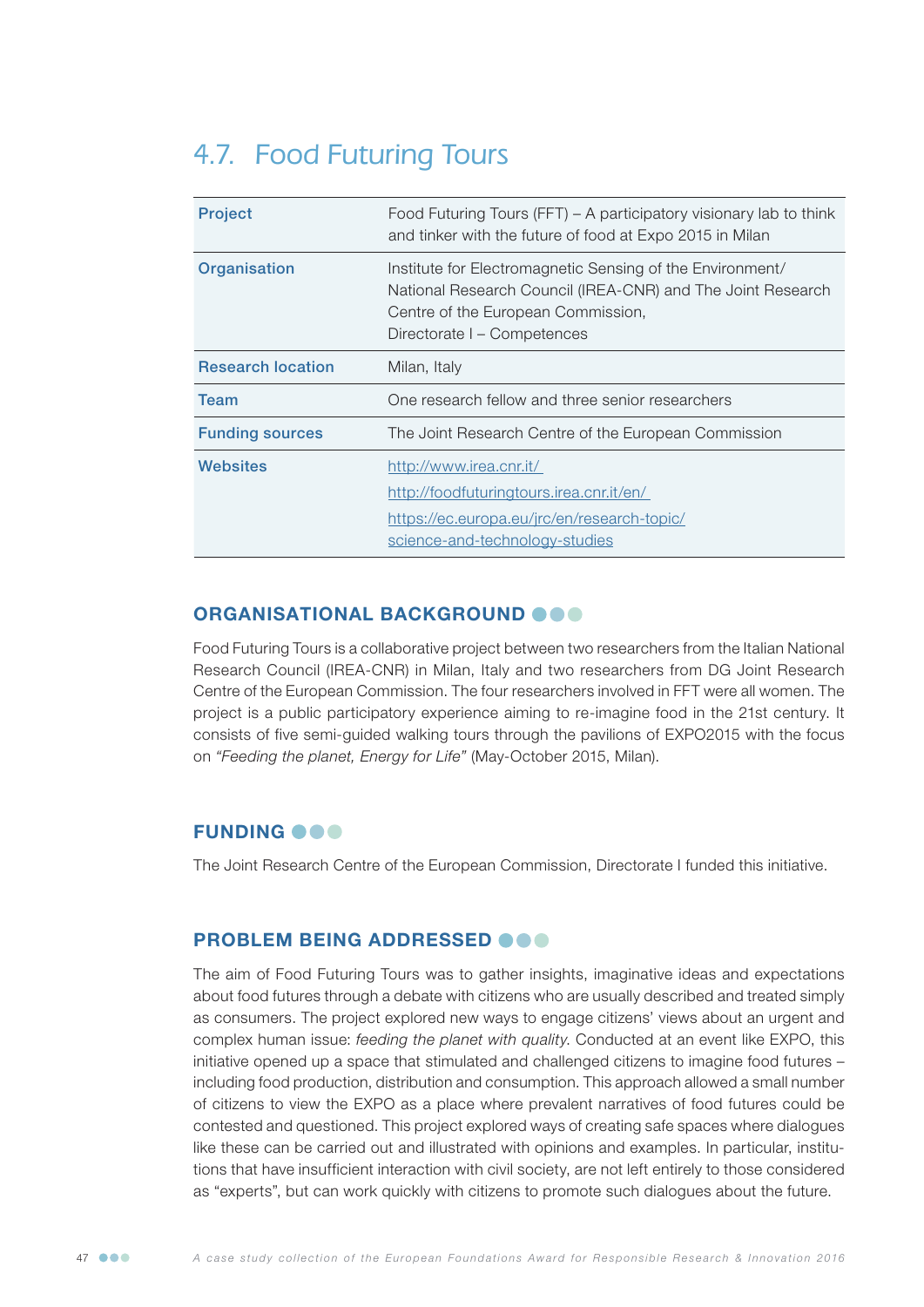

## RESEARCH DESIGN AND SOLUTION OOO

Food Futuring Tours was a participatory experience that aimed to re-imagine food, gathering ideas, perspectives and imaginative insights about the future of food and the food of the future, and the possible social, ethical and cultural aspects and environmental impacts of that food, based on the great Universal Exposition 2015 in Milan, which was entirely dedicated to this theme. For six months, from May to October 2015, hundreds of countries around the world came to the Expo to showcase technologies, innovation, culture and traditions around the theme of food.

Food Futuring Tours consisted of five semi-guided walking tours led by experts from the Italian National Research Council (CNR) and the Joint Research Centre (JRC) of the European Commission, through the halls of EXPO2015. Participants visited a variety of pavilions such as NGO pavilions, industry/private pavilions, the supermarket of the future, the Slow Food Pavilion and pavilions representative of the global North and South, East and West. During these tours participants focused their attention on the issue of food as shown in its past, present and future dimensions, taking photographs (using smart phones or digital cameras), drawing or using any other visual means of recording.

The participants defined the focus of the "futuring" deliberation at the end of each afternoon workshop that followed the Expo walk: ten scenarios on the future of food were produced during the workshop sessions that were held in groups after each morning tour.

The whole proposal was based on the work of Cynthia Selin, Sarah Davies, Gretchen Gano and Ângela Guimarães Pereira in Lisbon through a project called **Finding Futures (Selin et al. 2013**), which explored methodologies based on "experiential" engagement, noticing and anticipating the future. This project explored innovative ways of deliberating on the future of cities through an emphasis on visual engagement. In the Expo context this methodology was explored using the topic of food. The ten final scenarios that participants imagined reflected their take on the societal, economic and environmental challenges of the future at local and international levels. By working out the ten scenarios for 2040, the participants critically reflected on present ways of living and consuming and then articulated their insights, values, perceptions, expectations, needs and fears into the futures that they imagined.



48 *A case study collection of the European Foundations Award for Responsible Research & Innovation 2016*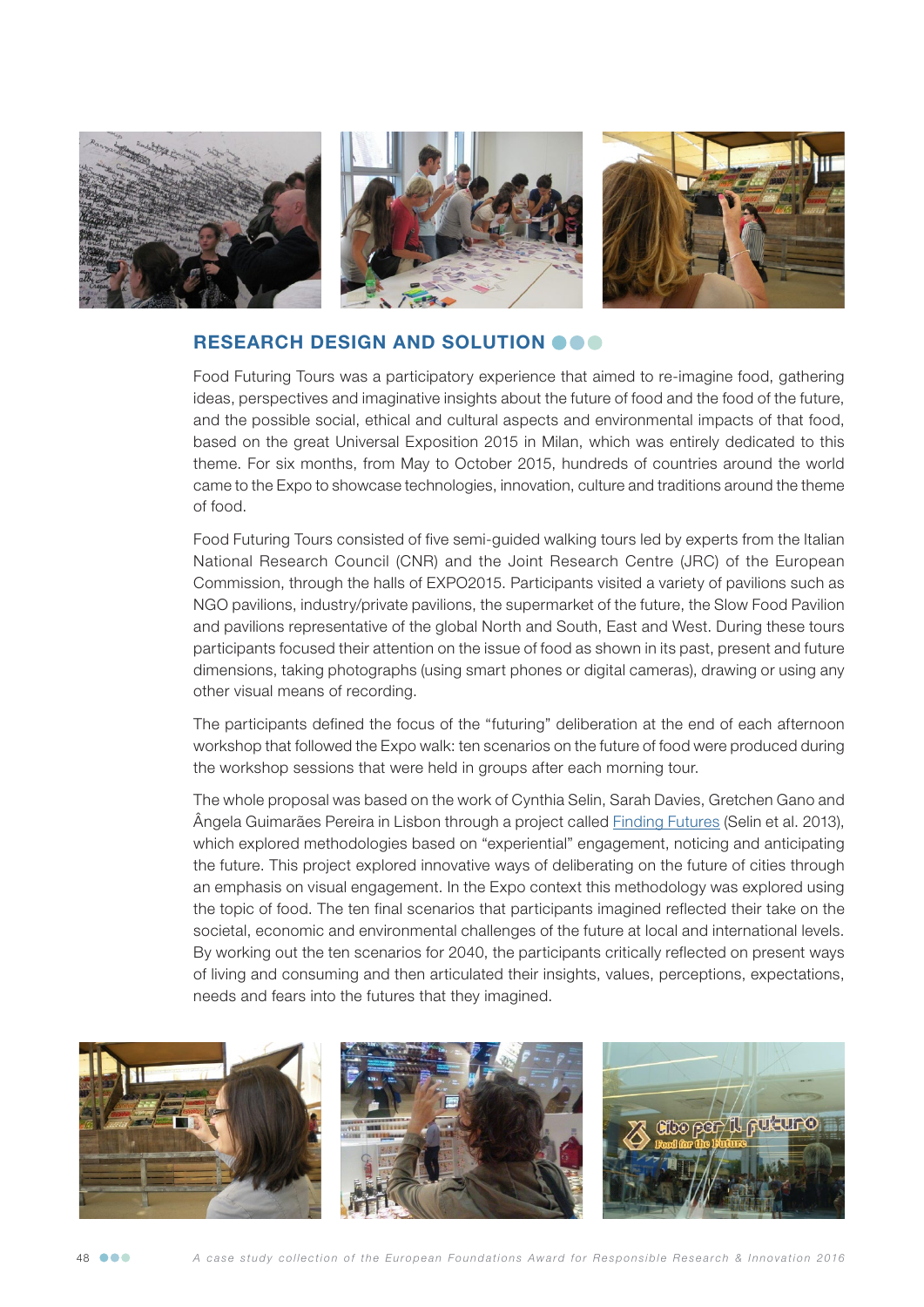## GRAND CHALLENGE BEING ADDRESSED @@@

The grand challenge addressed in this project is food security. The Food Futuring Tours discussed the social, ethical and economic aspects embedded in current narratives about food futures in view of a stated need to feed future generations with sufficient food that is fairly produced and traded and of high quality. Food *futuring* is often left to specific stakeholders – scientists, designers, corporations, chefs – but FFT expanded the dialogue on food futures to people who are often not invited, promoting a 'place' for critique, reflection and re-imagination. The objective was to tap into alternative perspectives on the future of food, beyond the predominantly technologically driven perspective. The main challenge of the project was to create meaningful places where *citizens* could be included in debates on future food issues. In connection to food, the scenarios developed by the citizens involved, reported and described citizens' imaginations of the future of their lives and their cities at social, ecological, government and economic level. Together with these, a list of social inequalities, environmental disasters, educational distortions and economic disparities emerged which might, in their view, become more or less pronounced in the coming years.

# RESPONSIBLE RESEARCH AND INNOVATION **OOO**

The Food Futuring Tours involved nearly hundred citizens who participated on a voluntary basis in five semi-guided tours. The participants were recruited via the website foodfuturingtours.irea. cnr.it. This website recorded all issues relating to recruitment and the research process, describing its objectives and methods as well as the results of the journeys. The call was free but open to a limited number of participants who had to register and participate as *citizens*. The majority of participants were women, with diverse nationalities (although they all lived in Northern Italy), professional/cultural backgrounds (educators, students, researchers, artists and public and private employees) and ages (17-71). They interacted with proposals made by stakeholders and non-governmental organisations at EXPO2015 about foods of the future and the future of foods. Perspectives presented by these stakeholders were questioned and analysed by the participants.

The Food Futuring Tours [website](http://foodfuturingtours.irea.cnr.it/en/) was the main channel for continuous reporting on the initiative and for interaction with participants. The platform described the five tours, day by day, using pictures taken by researchers and those attending the tours. Citizens registered freely using the specific page for the day when they wanted to take part in the initiative, and entered their personal contacts, motivations and any questions or doubts on that page. Instructions for the day were also given to the participants through personal e-mails sent before the tour, together with the list of the equipment needed (digital camera or smart phone, audio-recorder, pen and paper etc). During the walks, the participants took pictures and notes of (food-related) *things* that they liked, disliked, or that somehow struck or inspired them. These materials were used as inputs for the afternoon session, which was a participative workshop. Whereas the morning session involved an individual exercise where the participants walked, observed, took pictures etc., the afternoon session was a collective/group exercise, where participants developed future food visions and discussed drivers and uncertainties, fears and expectations, personal values, opinions on food production etc.

The results of the workshops were described in a sort of Charter of Ideas reporting suggestions, tips, interests and ten scenarios, either desired or feared, around the theme of the future of food. These scenarios were projected to 2040 and also looked into uncertainties that could hinder or foster the imagined futures. Some scenarios were given names like: awareness,